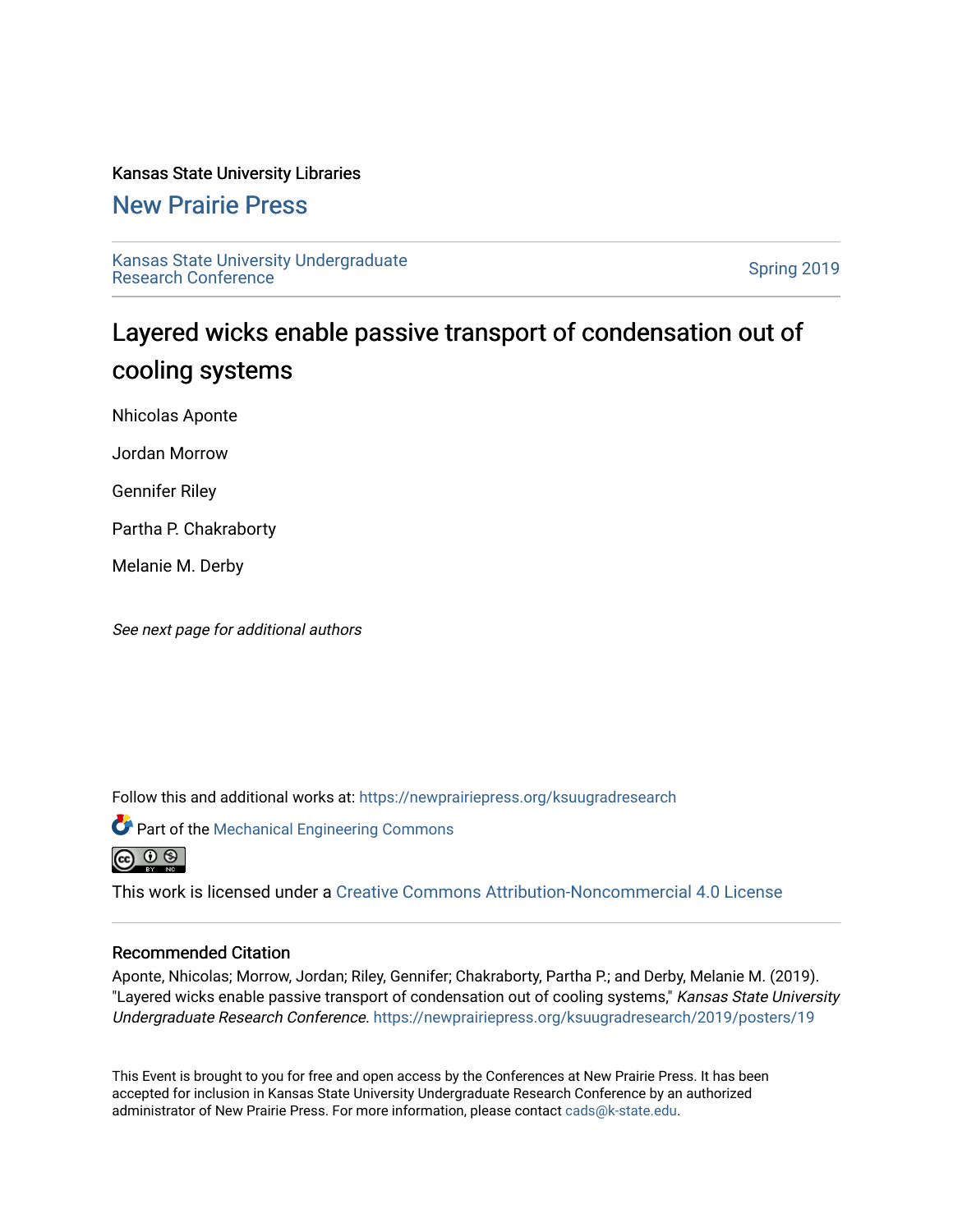### Presenter Information

Nhicolas Aponte, Jordan Morrow, Gennifer Riley, Partha P. Chakraborty, and Melanie M. Derby